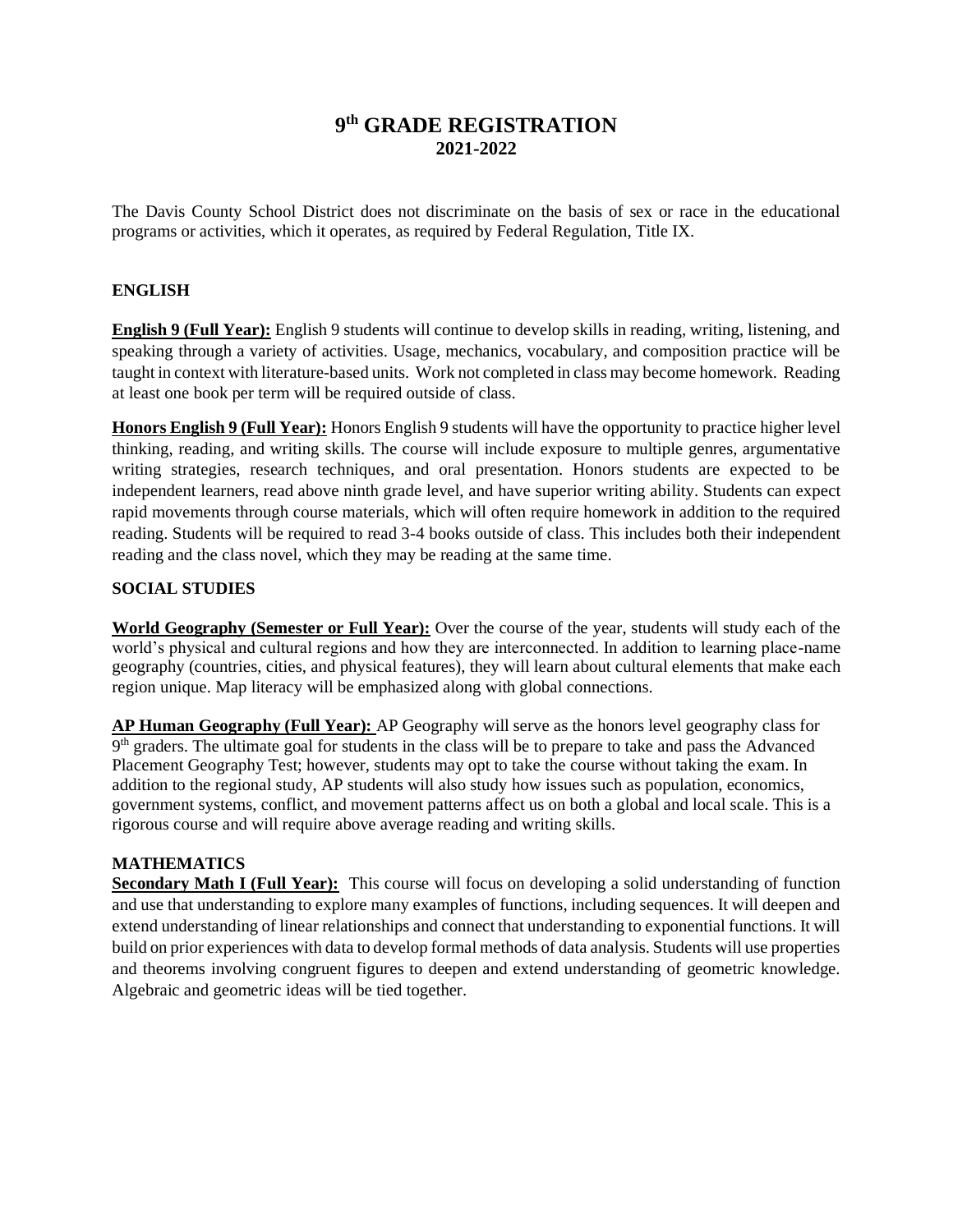**Co-Requisite Supplemental Math (Full Year):** Co-Requisite Supplemental Math is intended to increase student understanding and achievement by increasing time, intensity and access to high-cognitive rigor for on-grade level core standards. This course focuses on pre-teaching on-grade level material before students learn the curriculum in the regular math class and secondarily focuses on reteaching on-grade level curriculum. Opportunities that teach prerequisite skills are directly tied to and taught in context of on-grade level content. Students can expect to be exposed to frequent and regular use of task-based learning in order to meet these objectives as well as regular and intentional interactions with the teaching and learning Mathematical Practices.

**Secondary Math I Honors (Full Year):** This course will cover all of the concepts in the Secondary Mathematics I course. Concepts will be explored in greater depth with increased use of contextual situations. In addition, it will include concepts dealing with vectors and quantities of vectors and matrix operations and their applications. This course will include elements that will prepare students to take calculus in high school. This course will have increased rigor and advanced content that will challenge the minds of high ability students.

**Secondary Math II Honors (Full Year):** This course is a deep analysis of functions, along with statistics, congruence, proof and connecting geometry and algebra through coordinates. Concepts will be explored in greater depth with increased use of contextual situations. In addition, they will study complex numbers and their operations on the complex plane, more in depth study of matrices, parabolas and ellipses, rules of probability and conditional probability, solve systems of equations, prove and apply trigonometric identities, express conic sections algebraically, and solve problems using volume measurements.

# **SCIENCE**

**Earth Systems (Full Year):** Students will learn about a diverse range of topics, including Astronomy, Plate Tectonics, Oceanography, Meteorology, and Natural Disasters. These topics all focus on the interconnectedness of all Earth systems and the Earth's place in the solar system and the Milky Way galaxy. The course has a laboratory component that encourages hands-on learning and requires analytical thinking. Technology has been integrated into all aspects of the course, allowing students to receive immediate feedback on assessments and to learn independently at their own pace.

**Biology (Full Year):** Biology covers a wide range of biology content including biochemistry, cells, cell division, genetics, DNA, evolution, ecology, and comparative anatomy. Students enrolled in this class must possess advanced reading and writing skills. The class will move at a fast pace, including a high volume of class notes and independent study by the student. There will be a significant laboratory focus, which will require hands-on work by the student. The labs will encourage analytical thinking and scientific reasoning skills.

**Engineering Principles 1 and 2 (Full Year):** Engineering Principles is a project and experience based course designed to introduce students to the various fields of engineering. Students will gain an understanding of what engineers do and how their courses in high school are important preparation for entering the field of engineering. Students will be introduced to the engineering design cycle, as well as each of seven fields of engineering (Biomedical, Chemical, Civil, Computer Science, Electrical, Materials, and Mechanical). Within each field of study students will explore career opportunities, how the field of engineering affects and benefits daily life and complete projects/activities that will solidify the students understanding of the field, as well as the underlying math and science involved. Emphasis is placed on the need for engineers to have good written and oral communication skills.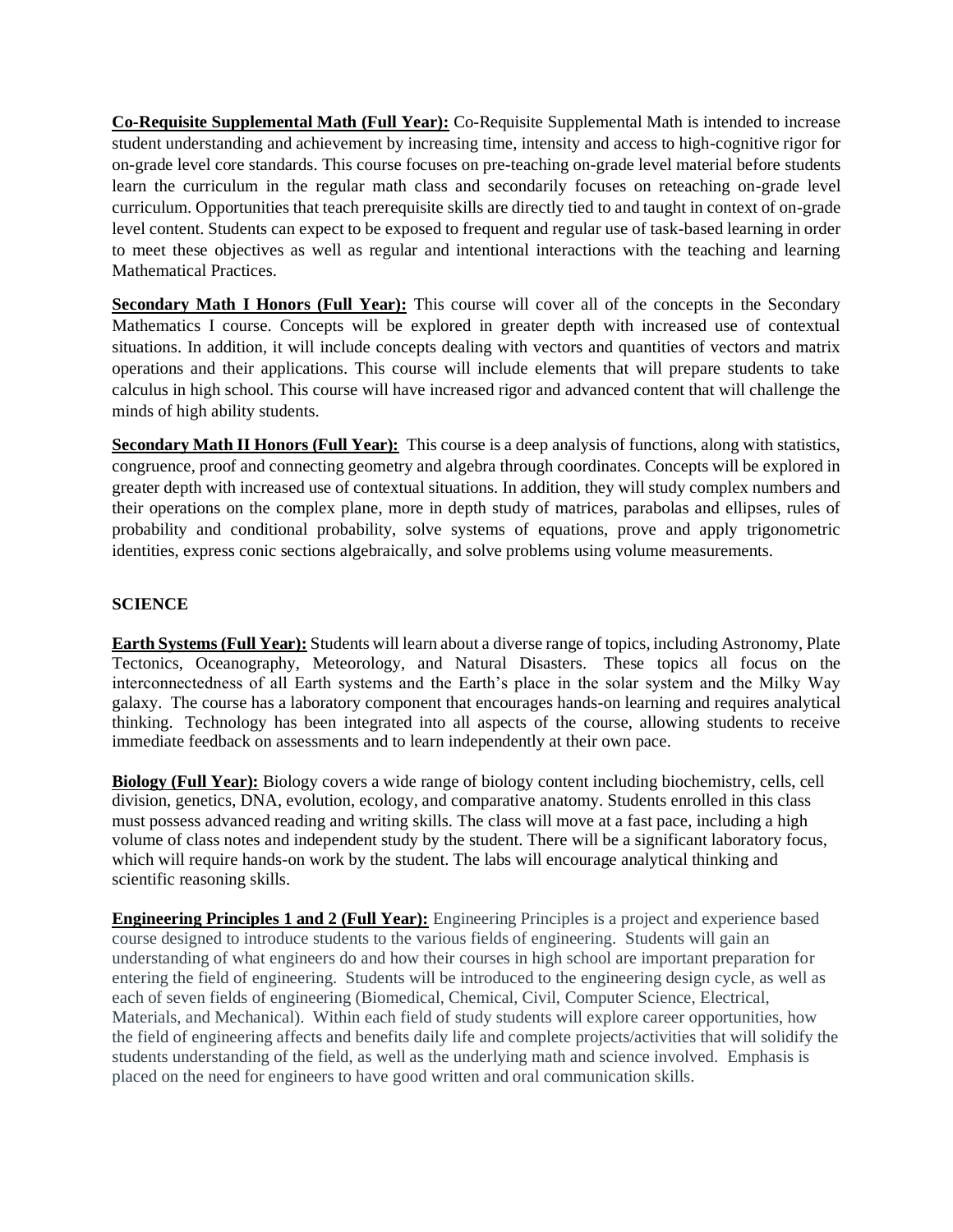### **WORLD LANGUAGES**

**DLI French 5 (Full Year):** The objectives of the DLI French 4 Honors class are to actively prepare students to pass the French AP exam which they will take at the end of the year. In continuity with French 3H and French 4H, the class develops students' ability to communicate (speak, listen, read and write) in French in an academic setting and to discuss, describe, compare and debate world and social topics and issues.

**DLI Chinese 5 (Full Year)**: the objectives of the DLI Chinese 5 class are to actively prepare students to understand the requirements of the AP exam and get the best score possible on it. The AP exam will be taken in May. In continuity with Chinese 3 and 4, the class's purpose is to develop students' ability to communicate with accuracy and in details (speaking, listening, reading and writing), and to discuss, describe, compare and debate world and social topics and issues.

## **French Culture, History & Media (must be enrolled in French Immersion Program) Semester:**

French Culture and Media is designed as a single semester companion course to French DLI. Students will study the related 6 thematic units of DLI and in addition incorporate French culture and media using a wide range of technological resources. This course has strong elements of Pre-Advanced Placement methodology and is considered preparatory to the AP French Course that is offered in 9<sup>th</sup> grade.

**Spanish 1 (Full Year):** What do you want to do when you grow up? No matter what it is, knowing a second language can be very helpful - especially if that language is Spanish. Join us as we embark on a great adventure, learning about the language and culture of the Spanish-speaking world. Hear it, speak it, read it and write it in a supportive environment using many different methods and activities. ¡Viva el español!

**Spanish 2 (Full Year):** Second year Spanish takes up where the first year left off. By the end of this year students should be able to carry on basic conversations on several topics, building on their knowledge from the previous year. Students will be able to show off skills in creative ways using stories, games, and activities. Students will continue to broaden cultural horizons as they learn about the people and places where Spanish is spoken. Students are also eligible to participate in the BYU Language Fair this year. ¡Vamos!

**Spanish 3 (Full Year):** Students have put in all the effort to learn the basics. They have realized the importance of knowing a second language. Spanish III, they will be refining speaking skills and learning the fine points of the language structure. Students will delve into some art and literature along with the language. There may be an opportunity to attend the festivities at the BYU Foreign Language Fair (a nice pay-off for all your hard work). We may act out plays, write our autobiographies, or learn to do the salsa. ¡Fantástico!

# **MUSIC/FINE ARTS**

**Band 1 Percussion (Full Year):** Percussion is beginning instruction in playing percussion instruments. Emphasis is on rhythm and note reading. No drum set playing is taught. **Students must have one or more years of** successful piano lessons to be considered for the percussion section. Interested students should contact the Band Director in the spring.

**Band 1 Brass (Full Year)**: This class is for all students who are interested in learning to play a brass instrument. No musical experience is necessary; just bring a desire to learn an instrument. Beginning brass incorporates the following instruments: trumpet, trombone, French horn, baritone, and tuba.

*Most parents obtain an instrument by renting with the option to buy from a music store. In the past, the cost has*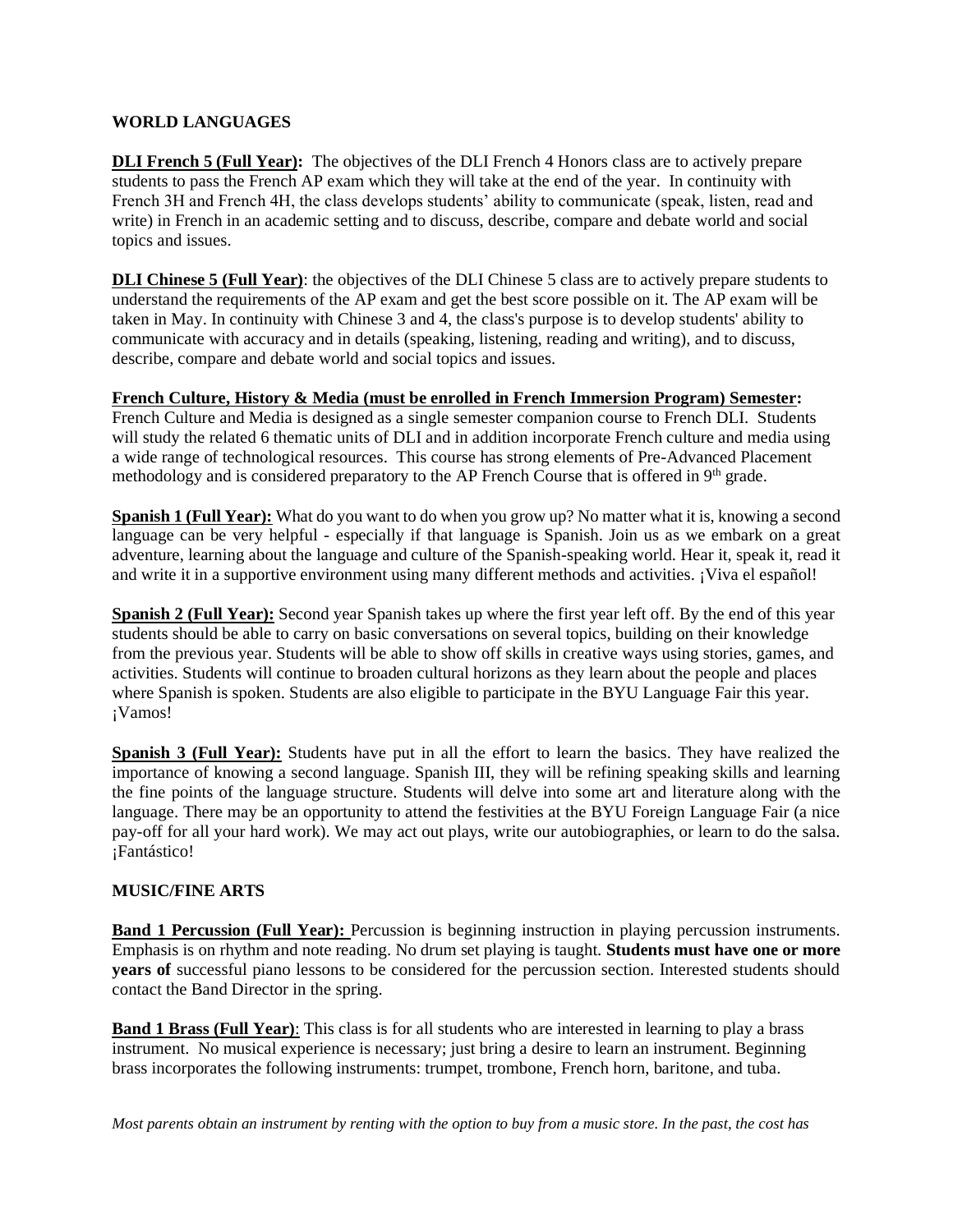*been approximately \$15.00 per month. A limited number of larger band instruments are sometimes available through the school for rent. The school has French horns, baritones, trombones and tubas to rent for \$95.00 for the year.*

**Band 1 Woodwinds (Full Year):** This class is for all students who are interested in learning to play a woodwind instrument. No musical experience is necessary; just bring a desire to learn an instrument. Beginning woodwinds incorporates the following instruments: flute, clarinet, and oboe. Those who desire to play piccolo must first play the flute for at least two years. Those who desire to play saxophone must first play the clarinet.

*Most parents obtain an instrument by renting with the option to buy from a music store. In the past, the cost has been approximately \$15.00 per month. A limited number of larger band instruments are sometimes available through the school for rent.* 

**Band 2 (Full Year):** This course is for band students who have played an instrument in Beginning Band for one year and have demonstrated the ability to play their instrument at an intermediate level. Students must have approval of band instructor.

**Band 3 (Full Year):** This course is for outstanding musicians who have excelled musically and who are technically proficient on their instrument. Students must have approval of band instructor.

**Choir 3 - Concert Choir (Full Year)**: This course is for those students that have demonstrated ability in choral music. Students will continue to learn vocal techniques that will enhance their singing ability. Performances outside of regular school time are required. This class is open to all 9<sup>th</sup> grade students.

**Orchestra 3 (Full Year):** Open to all 9th Grade Orchestra Students who have previously enrolled in MPJ 7th and 8th Grade Orchestra or by audition. This class focuses on advanced shifting, vibrato, music theory, and all major and minor two octave scales. Opportunities for participation in Solo/Ensemble, District, and State Orchestra Festival will be available. School performances include, four concerts, Winter Assembly, Panther Preview performance, and 9th Grade Recognition night.

**Theater 1:** In this class, students will develop basic techniques of acting and gain a deeper appreciation of theatre as an art form. Students will explore various periods of theatre history through observation and performance. Students will be required to work in groups. The majority of the grade for this class is based on in-class participation and attendance.

**3D Design (Semester):** This course is an introductory course designed to expose the student to basic processes or techniques relating to hand-built, mold and wheel thrown ceramic art, graphic design, mask making, book making and glass etching. A basic understanding of the relevant aesthetic concepts and principles will be built into every lesson.

**Painting (Semester):** Enrollment is limited. Painting is an extension of the Foundation I and II courses and contains instruction on techniques and skills relating to the use of watercolor and/or acrylic paint. Painting may also include mixed media, E.G. collage and various combinations of painting materials. An understanding of the relevant aesthetic concepts and principles will be built into every lesson. Painting is an advanced course.

#### **CAREER and TECHNICAL EDUCATION**

**Child Development (Semester):** Students will learn the aspects of child growth and development. Learn positive guidance techniques, and child-related issues. Students will have the opportunity to participate in learning activities, and developmentally appropriate experiences for children. As a project, students will have the chance to take home an electronic baby and experience caring for a young infant.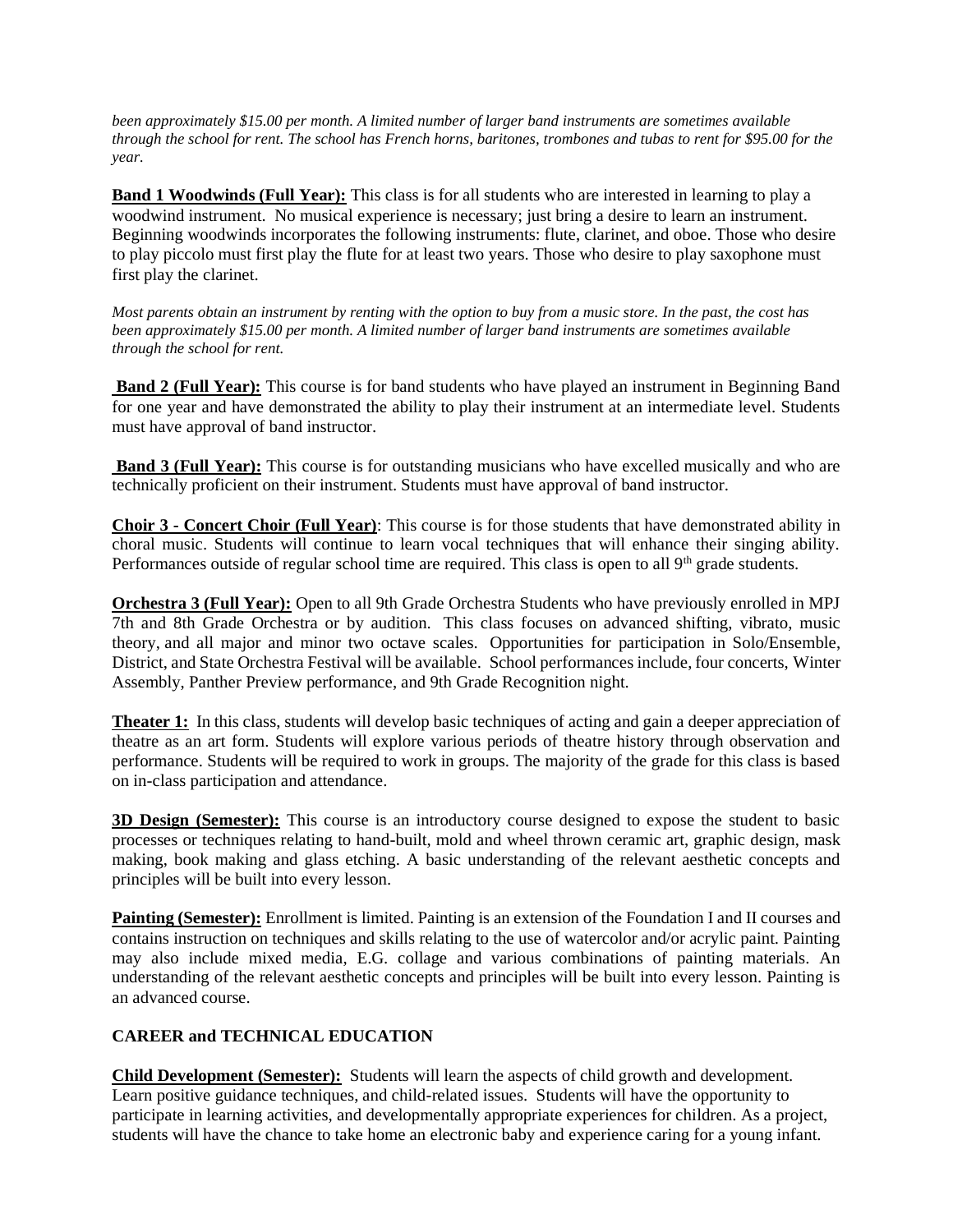#### **There is a lab fee associated with this class.**

**Exploring Computer Science (Semester):** Exploring Computer Science is designed to introduce students to the breadth of the field of computer science through an exploration of engaging and accessible topics. Rather than focusing the entire course on learning particular software tools or programming languages, the course is designed to focus the conceptual ideas of computing and help students understand why certain tools or languages might be utilized to solve particular problems. The goal of Exploring Computer Science is to develop in students the computational thinking practices of algorithm development, problem solving and programming within the context of problems that are relevant to the lives of today's students. Students will also be introduced to topics such as interface design, limits of computers and societal and ethical issues.

**Food and Nutrition Science (Semester):** This course is designed for students who are interested in understanding the principles of nutrition and in maintaining a healthy lifestyle. Attention will be given to the selection and preparation of food and personal health and well-being. A state skills test will be given at the end of the semester. You will receive one semester credit towards high school graduation and Career and Technology Education. **There is a Lab fee attached to this class.**

**Electrical Engineering (Semester):** This is a cutting-edge program that addresses the interest and energy of middle school students while incorporating national standards in mathematics, science, and technology. Engineering has an "activity-oriented" curriculum that shows students how technology is used to solve everyday problems. The two units we will cover are:

**Electrons:** Through hands-on projects, students explore the science of electricity, the movement of atoms, circuit design, and sensing devices. The unit includes, up to, 28 basic electrical circuits like: photocells, alarms, timing, LED's, electronic metronome, railroad lights, electronic police siren and electronic organ.

**Micro controllers (Arduinos):** are open-source prototyping platform based on easy-to-use hardware and software. Arduino boards are able to read inputs - lights on a sensor, a finger on a button, or a Twitter message - and turn it into an output - activating a motor, turning on an LED, or publishing something online. The unit includes hands on projects like: Spaceship Interface, Color Mixing Lamp, Light Theremin, Instrument, Hourglass, Knock Lock, Tweak the Arduino Logo and Hacking Button.

The emphasis on this class is on reading schematics, basic electronic components, and coding. **There is a lab fee attached to this class.** 

**Mechanical Engineering (Semester):** This is a cutting-edge program that addresses the interest and energy of middle school students while incorporating national standards in mathematics, science, and technology. Engineering has an "activity-oriented" curriculum that shows students how technology is used to solve everyday problems. The two units we will cover are:

**Gears and Automation:** Students trace the history and development of automation and robotics. Students will learn about gears, levers, machine automation and computer-controlled systems. It includes hands on projects like simple motors, soldering a circuit board, simple levers and pulleys and automation of robots.

**Robotic:** Robotics is a platform designed for learning for students. Connect any combination of up to 12 motors and sensors to the **IQ** Brain. Built in Smart Motors- quadrature encoders are built into all motors, creating interactive objects or environments.

The emphasis of this class is on gears, transfer of energy, automation, and coding. Students will build robots and control them autonomously through a series of challenges. **There is a lab fee attached to this class.**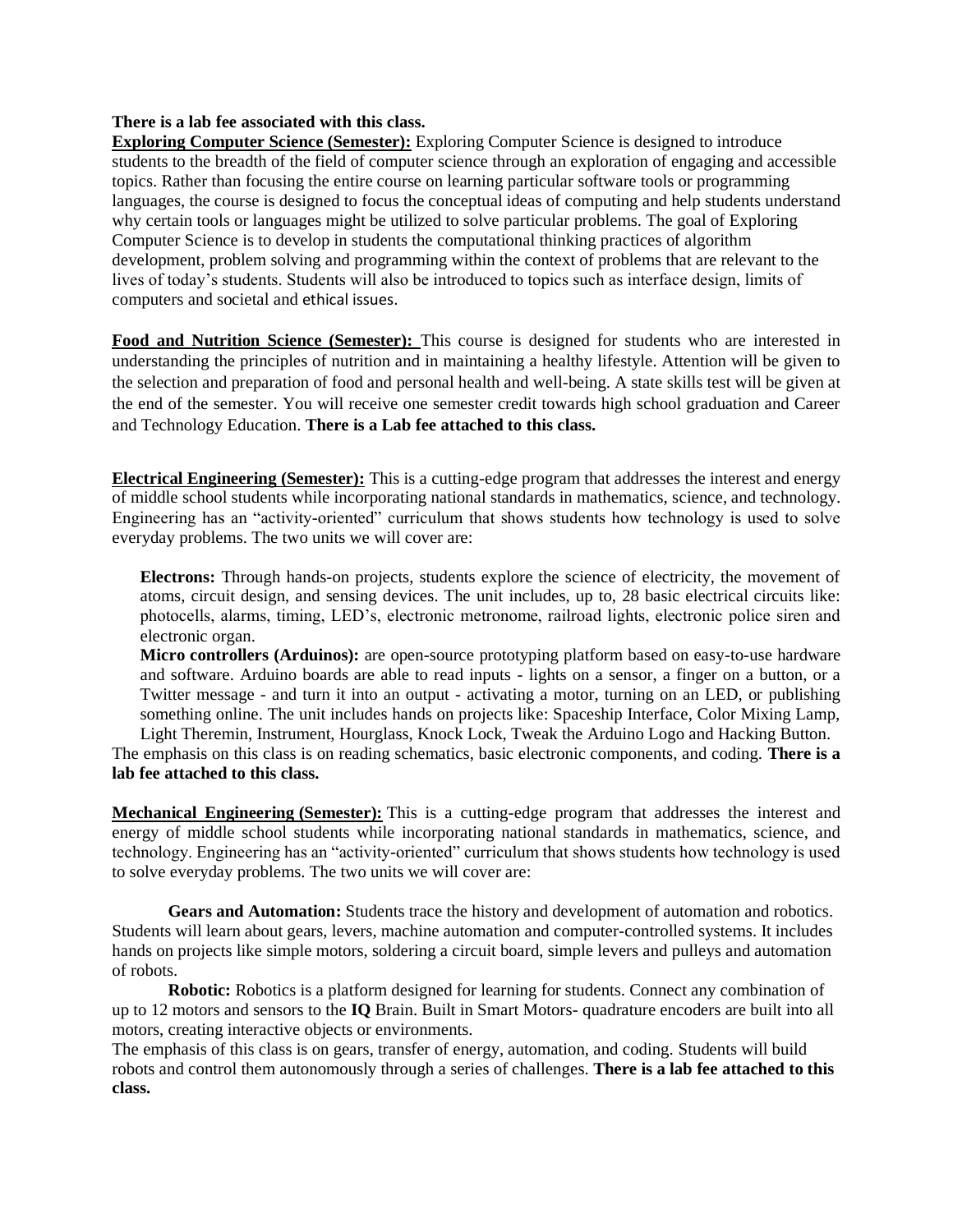**Interior Design (Semester):** This course explores aspects of decorative and structural interior design, including furniture arrangement basics, floor plan rendering, color schemes, and area planning to scale. Design presentation projects include incorporation of the elements and principles of design through: color and lighting effects, texture and pattern through sample fabrics and flooring materials, and professional experience through presentation techniques. **There is a lab fee attached to this class.**

**Sewing Construction and Textiles 1 (Semester):** This course introduces students to basic apparel design and construction skills. These skills prepare students for the exciting global apparel industry and entrepreneurial opportunities. Students will sew apparel and accessory projects. This course will strengthen comprehension of concepts and standards outlined in Sciences, Technology, Engineering and Math (STEM) education. **There is a lab fee attached to this class.**

**Digital Business Applications (Semester):** Digital Business Applications is designed around practical experience relating to the world-wide reach of business. This course provides practical experience in professionalism using various forms of presentation skills such as speaking, podcasting and digital portfolios. Concepts include the digital experience, digital communications, digital media, and career choice exploration. **This course fulfills the Digital Studies graduation requirement for High School.**

**Teaching as a Profession 1:** This class will give students opportunities to explore careers in education. This is a CTE Education Pathway course for 9-12 graders. During this course, students will learn about human development, the history of education, changes in our education system & the financial aspects, what you can expect from a career in education, how to behave professionally, and the types of careers that are available within the industry Students will:

- Gain an understanding of why & how our education system functions.
- Have opportunities to role play being a classroom teacher.
- Observe others' teaching and learn to evaluate performances effectively.

# **ELECTIVES**

**Creative Writing (Semester):** Students will focus on the art of storytelling, for both fiction and non-fiction, in several genres. Principles of plot structure, characterization, voice, dialogue, description, and point of view will be studied and practiced, with the end goal of producing polished prose, poetry, and dramatic writing. At the end of the course, students should have the basic skills needed to take ideas and turn them into written work. This course is designed for the student who enjoys writing and composing and is looking to improve their ability to bring their ideas to life on paper. This course is not designed to remediate basic skills in grammar and spelling.

**Intro to Health Science:** This class is taught at South Davis Junior High. Parents will need to provide the transportation to and from the class. It is a year-long class that counts toward high school health credit. This is a foundational course that is designed to create an awareness of career possibilities in health care and inform students of the educational options available for health science and health technology programs. This is a wonderful course to prepare for all other Health Science Career classes.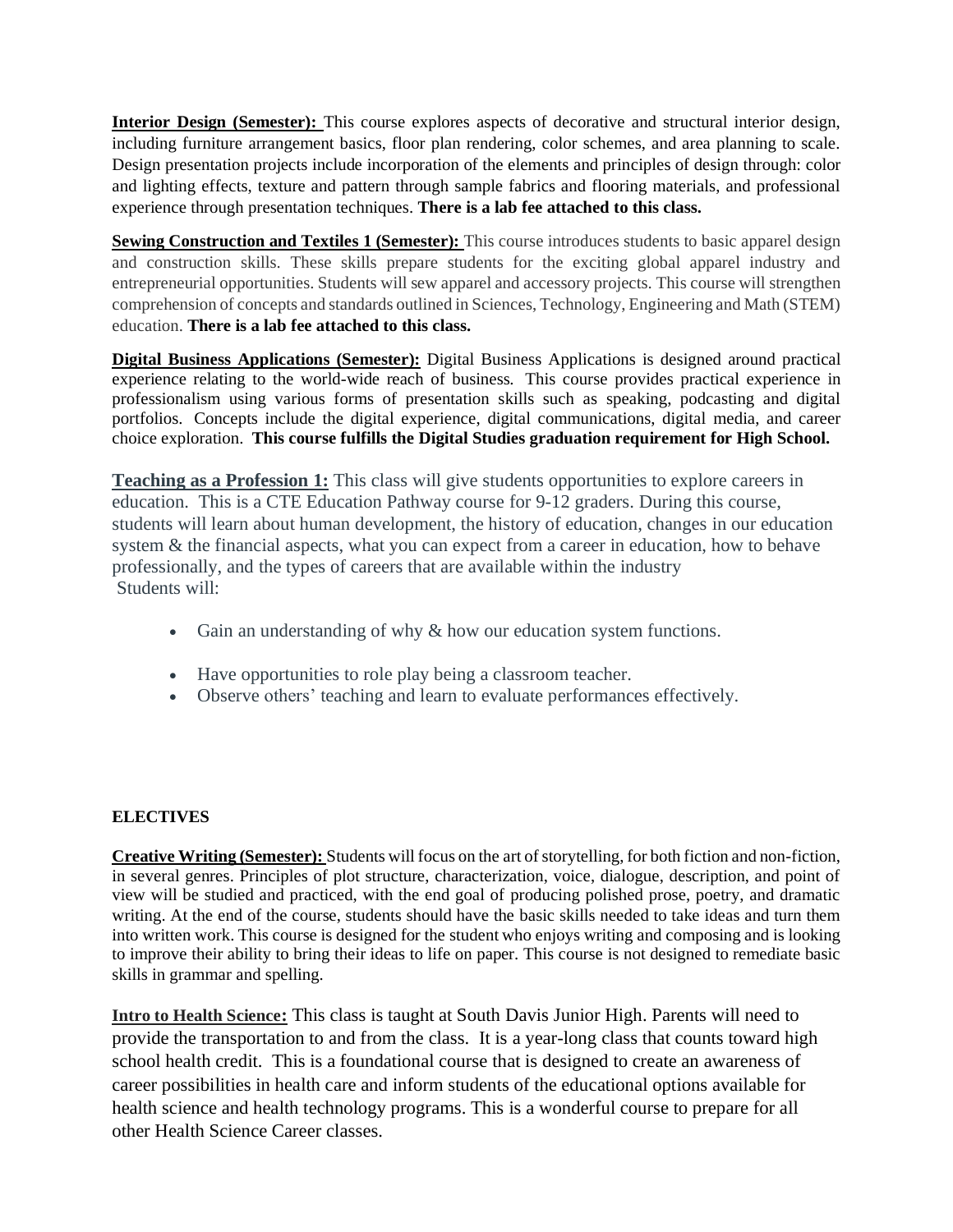**Introduction to Python 1: There are many coding languages being used by computer coders but one of the most used, and growing in popularity, is Python.**

**This course will take you through the basics of Python 3 and help you build your skills to the point where you will be able to create simple games and work on and edit more complex games through the use of Python coding language. Students will become fluent in the understanding and use of basic Python syntax including learning how to create and use variables, define and use functions, while-true loops, if/else statements, multipliers and more. We will create some of our own sprites (game characters) and use these in Python coded games of student's creation.**

**If you have done some work in Python already, great, but no previous coding experience is necessary for this course.**

**Journalism 1 (Semester):** Journalism 1 gives students the chance to explore the nature and ethics of news. Students will learn to identify newsworthy topics, conduct interviews, and write stories based on real school and community events. Students in this class will need to be self-motivated and creative. They must be prepared to work closely and productively on their own and with others. They must be prepared to do some work outside of class and should enjoy writing.

**Journalism 2 (Semester- Journalism 1 pre-requisite):** Journalism 2 allows students to apply their reporting skills in a broadcast setting. Students will gather video footage, prepare scripts, and act as news anchors in a school recording studio. Students in this class will need to be selfmotivated and creative. They must be prepared to work closely and productively on their own and with others. They must be prepared to do some work outside of class and should enjoy public speaking and writing.

**Leaders of the World (Semester)**: **I**n this course students will study leaders of countries, societies, and religious organizations throughout history. Students will also examine the dynamics of power and authority and how leaders have risen to positions of influence throughout the world.

**LIA Peer Leadership- Latinos in Action (Semester or Full Year):** The mission of the Latinos in Action class is to empower our Latino youth through culture, service, leadership and excellent education with the sole purpose of graduating from college. This class trains students as paraprofessionals who visit and tutor local elementary school children. LIA students also learn and improve their leadership skills through their roles with LIA. LIA students organize activities and initiate service projects together. **In order to participate in the Latinos in Action class, students must maintain a GPA of 2.5 or higher and submit an application.** 

**Mock Trial (Semester):** In this course students have the chance to be involved in a simulated courtroom experience. They will be provided facts, signed affidavits, and other legal information regarding court cases. Students play roles of witnesses, attorneys, clerks, and bailiffs in courtrooms. Students prepare to participate in a state competition.

<https://www.lawrelatededucation.org/programs/mock-trials>

**National Academic League:** The National Academic League is a class that combines competitiveness, strategy, teamwork, and cooperation in a group effort focusing on learning problem solving skills, critical thinking, and scholarship. In this class, students will cover game strategies as well as content from Math,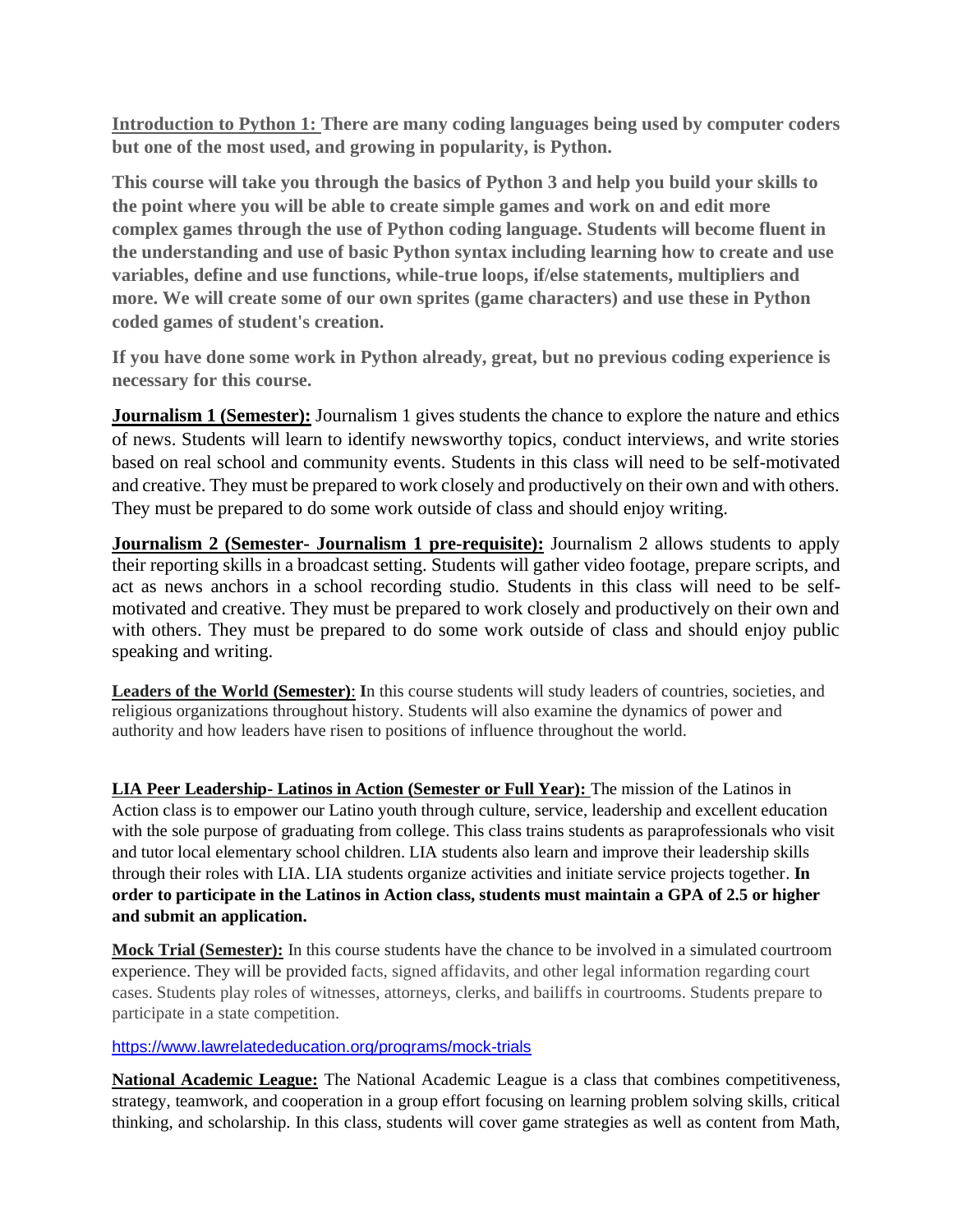English, Science, History, Geography, and Current Events. The skills used in a National Academic League competition have a lot of applications in other classes. If you are interested in being on the team, this is a good resource to prepare, if you are not interested in being on the team, it is a good place to build your skill set, and learn strategies for success

**Office Assistant (Semester):** Students will work in the front office under the guidance of the secretary and help with day-to-day tasks. This is a pass/fail class and will not count towards GPA. It does count as an elective credit. **Application Required**

**Participation Skills and Techniques (Semester):** This one-semester course will develop participation skills and techniques in a variety of team sports, with emphasis on leadership, courtesy, respect, and fairness (sportsmanship). This course also provides instruction aimed at improving and maintaining physical fitness and continuing team sports participation.

**Peer Tutor:** Peer tutoring is a fun opportunity for students to develop leadership skills while supporting another student. Peer tutors accompany a student to class and help them be successful academically. Additionally, peer tutors build positive relationships and make an impact on the life of a student! One student said, "In, peer tutor, I get to make friends and make people feel special. I feel like I am being helpful and peer tutor has helped me to realize that I can't focus on myself, instead I need to focus on helping others."

**Study Skills (Semester):** This is comprehensive positive youth development, organization, and study skills program. The program focuses on young adolescent life and citizenship skills with a caring and consistent environment. Work completion is an emphasis.

**Teacher Assistant (Semester):** Student will work under the guidance of a teacher to help with day-today tasks. This is a pass/fail class and will not count towards GPA. It does count as an elective credit. **Application Required**

**We the People (Semester):** In this course students will gain skills such as critical-thinking, problemsolving, and cooperative-learning techniques while increasing their understanding of the institutions of American constitutional democracy. Students will prepare to participate in a state competition.

#### <https://www.lawrelatededucation.org/programs/we-the-people-the-citizen-a-the-constitution>

**Yearbook (Semester):** The yearbook staff is open to 8<sup>th</sup> and 9<sup>th</sup> grade students who are interested in creating the school yearbook. Students must be independent workers who manage their time effectively and efficiently and will be willing to spend the extra time and effort needed to produce a quality product. Yearbook deadlines must be met and will be an integral part of the grading in this class. Students must also have excellent writing and organizational skills. Keyboarding and computer skills are necessary because we will be using desktop publishing software to produce the yearbook. Students will build skills in teamwork, brainstorming, content management, responsibility, writing, graphic design, photography and distribution. The final product of this class will be the school yearbook which will reflect the standard of excellence that Mueller Park Junior High continually strives to meet. I look forward to a fantastic year working with you. **Application Required**

**Yoga/ Zumba/ Aerobics:** This class will teach the importance of flexibility, stress relief, health, and physical fitness. This class with focus on different types of Aerobic and cardiovascular workouts. Studies indicate that yoga can help reduce high levels of cholesterol and help prevent